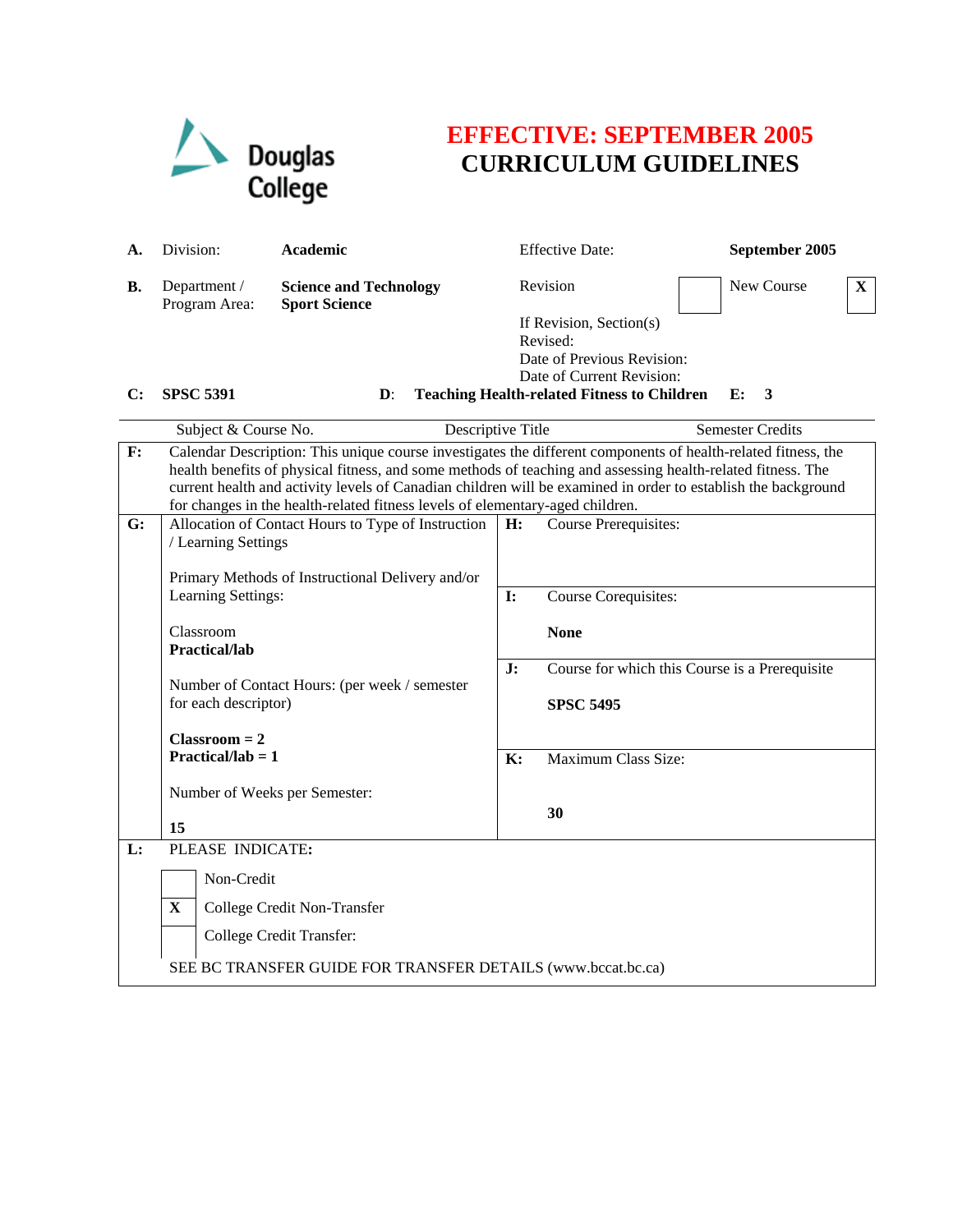**M:** Course Objectives / Learning Outcomes

Upon completion of this course students will be able to:

- 1. complete a comprehensive field analysis of a student's fitness in relation to health criteria,
- 2. analyze and adapt existing physical education units to meet health-related fitness goals,
- 3. describe the risk factors and implications of childhood obesity and type II diabetes,
- 4. describe key growth and maturation indicators and their relationship to participation in sports and fitness activities, and
- 5. identify third party health and fitness resources relevant to ones teaching needs.

## **N:** Course Content:

- 1. Physical Growth
	- 1.1 Factors that influence physical growth
	- 1.2 Relationship between physical growth and participation in physical activity
	- 1.3 Concept of the growth curve and the implications for participation in physical activity
	- 1.4 Concepts of developmental, skeletal and chronological age and their relationship to participation in sport and fitness activities
	- 1.5 Use of growth standards and anthropometric measures within the context of physical education.
	- 1.6 Effects of social conditions on growth and development
- 2. Children's Health & Fitness Issues
	- 2.1 Health-benefits of physical activity
		- 2.1.1 Quantity issues regarding physical activity and development How much is enough?
		- 2.1.2 Quality issues regarding physical activity and development
	- 2.2 Ministry of Education policy on physical activity in schools
	- 2.3 Characteristics, societal prevalence, and pedagogical implications of
		- 2.3.1 Obesity
		- 2.3.2 Type II diabetes
	- 2.4 Multicultural issues in health and fitness teaching
- 3. The Components of Physical Fitness
	- 3.1 Health-related fitness including:
		- 3.1.1 muscular strength
		- 3.1.2 muscular endurance
		- 3.1.3 cardiorespiratory (cardiovascular)
		- 3.1.4 flexibility
		- 3.1.5 body composition
	- 3.2 Components of skill-related fitness, including:
		- 3.2.1 Power
		- 3.2.2 Speed
		- 3.2.3 Agility
		- 3.2.4 Coordination
		- 3.2.5 Balance
		- 3.2.6 Reaction time
	- 3.3 Training concepts
		- 3.3.1 Overload, specificity, & progression
		- 3.3.2 Reversibility and maintenance
		- 3.3.3 Dose, & response
	- 3.4 Fitness prescription
- 4. Physical fitness skills and attitudes
	- 4.1 Stages in lifestyle change
	- 4.2 Factors that influence change in health behaviours
		- 4.2.1 Personal Factors
		- 4.2.2 Predisposing
		- 4.2.3 Enabling
		- 4.2.4 Reinforcing
	- 4.3 Self-management skills